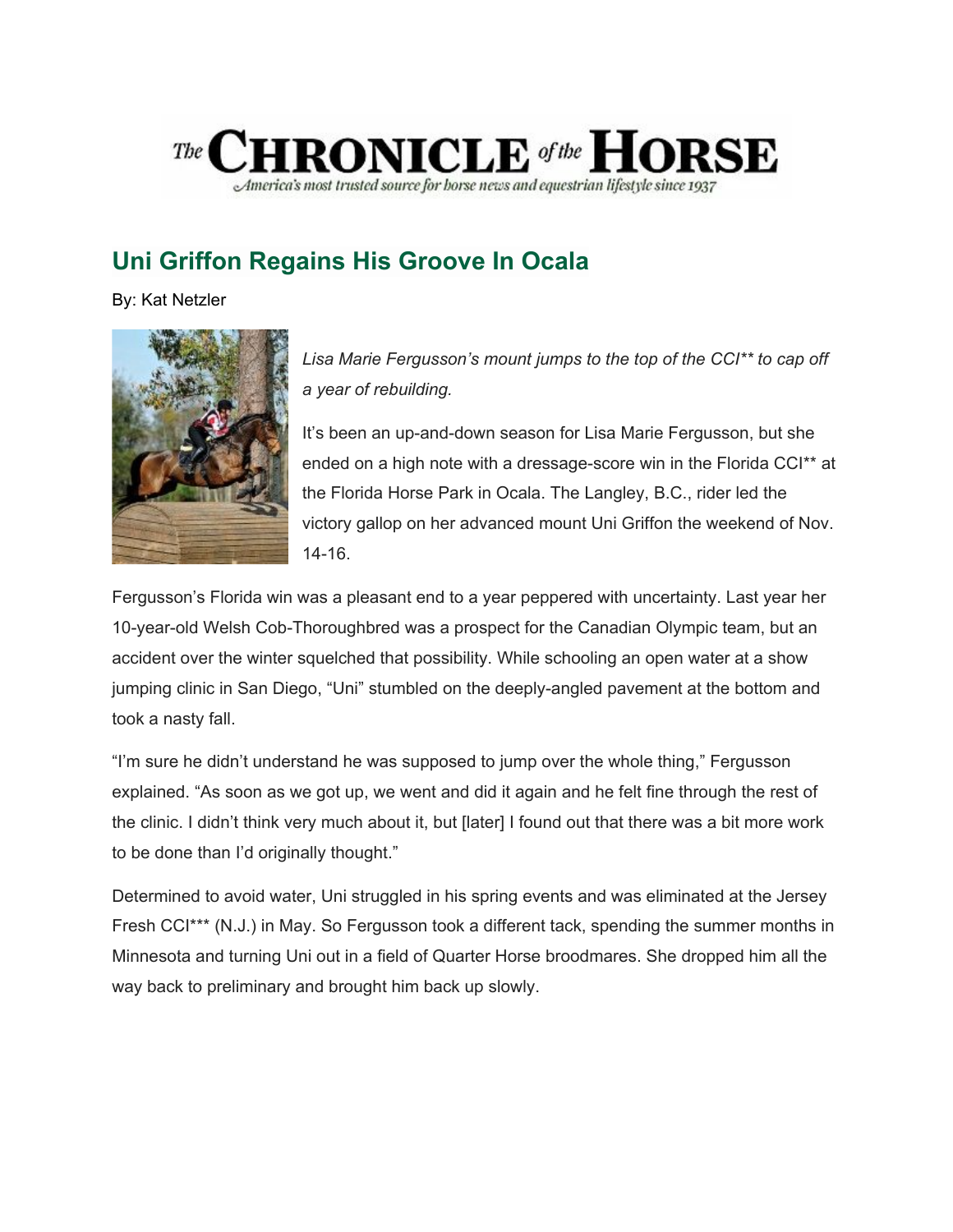"It was a good mental break for both of us," she said. "That's why, when things started coming together again in Minnesota, I figured the best bet for me would be to try to stay away from all the pressures of a big barn in Florida and to try to do things on my own."

Fergusson, 26, now rides with Leslie Law about once a week. She says Uni, who has a higher, Welsh-inspired head carriage, benefits from Law's teaching style, which works to improve her horse's natural way of going rather than attempting to change it.

"I had one show jump lesson with Leslie last spring and with the exception of [the Kentucky Classique (in September)], where he was sick, that horse hasn't pulled a show jump rail ever since," Fergusson said.

And it was Uni's show jumping skill that earned him the win in Ocala, as Fergusson posted the only double-clear round in the division. With a solid dressage score of 44.7 and a confident, clear cross-country round, the pair show jumped in third place, but neither second-placed Buck Davidson nor leader Karen O'Connor could duplicate their faultless performance.

"Leslie has helped me approach a course like that, where I would tend to be nervous and want to add strides," Fergusson said. "He's helped me focus on carrying a steady rhythm and a little bit longer stride length than I would usually do, and it helped the course flow a lot better for me."

Fergusson hopes to bring Uni back out at advanced in the spring but is in no hurry to rush the horse she bought as a 2-day-old colt. A decade ago she went to visit a fellow Pony Clubber's farm to see her parents' new foals, and the attraction was instantaneous.

"I was out in the field with him, and it was just one of those moments where the hair on the back of your neck stands up and you know you have to have that horse," Fergusson explained.

She now owns Uni's 3-year-old full brother and 4-year-old half brother as well. All three are in Ocala with her, as well as Bear Paw Confetti, an Appaloosa gelding she's campaigning at preliminary for a friend from Fargo, N.D. He placed sixth in the open preliminary division in Ocala.

"I'm really lucky that I get to just do what I love and ride," she said.

## **A Smart Second**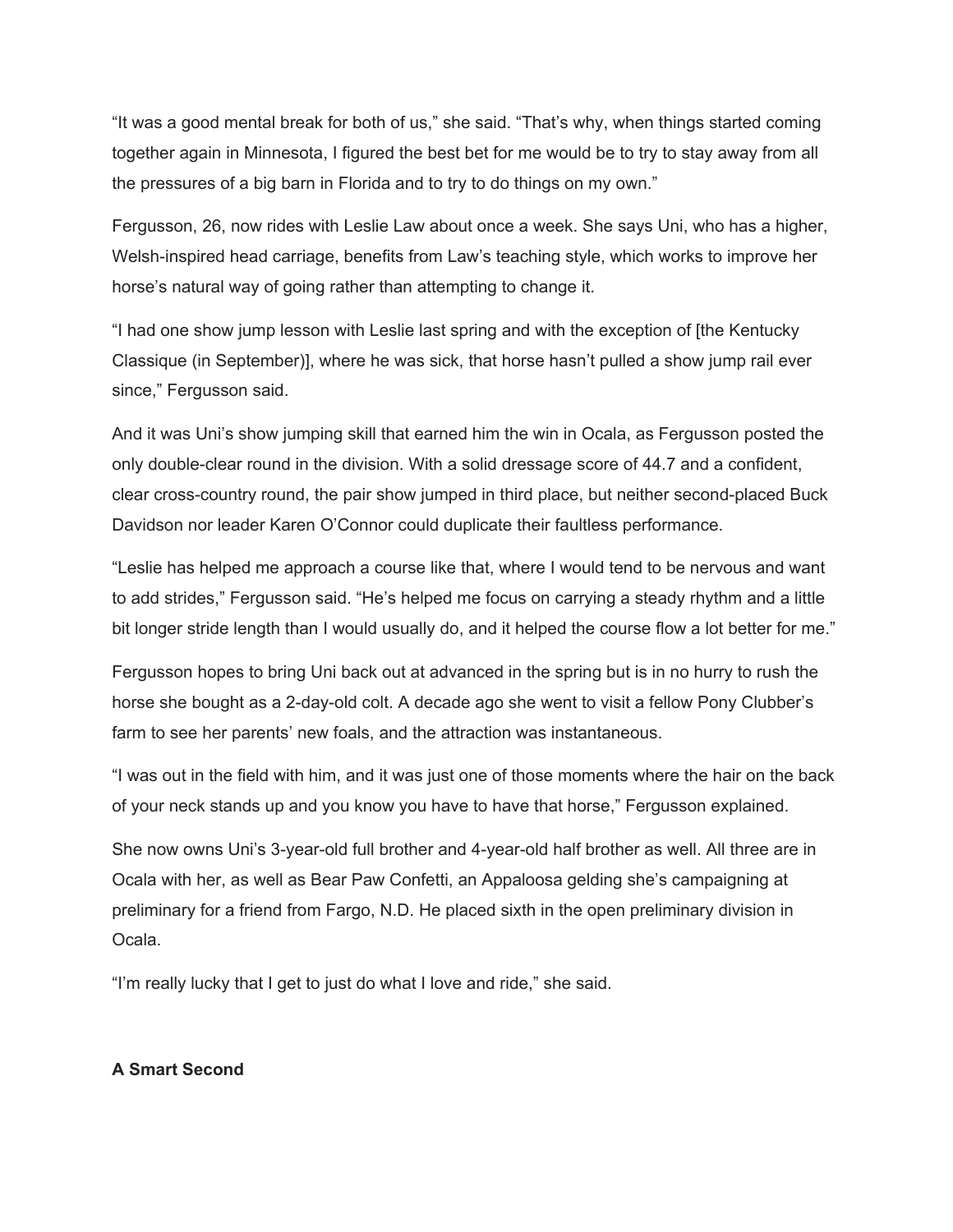O'Connor was among the crowd of riders disappointed by a rail down in show jumping on Sunday. But her second-placed finish was still impressive, considering she took over the ride on That's Smart, a 9-year-old New Zealand Thoroughbred gelding, just last month when Richard Thompson bought the horse.

"Smarty" pulled the front rail at an oxer in the final line on course, which rode in either six or seven strides.

"He was trying very hard to win," O'Connor said. "He was giving me a great ride, and I got into a bit of a muddle stupidly. He had a bit of a cut in his mouth from the day before, and when I went to use my reins in the line he dropped behind me, and then I was off my stride and ended up backwards to the liverpool."

O'Connor was "excited" about Smarty's performance, even if she wished she'd been able to get a win for Thompson. With his late wife Vita, Thompson has owned many of O'Connor's top mounts over the years, including Biko and Upstage.

"At Middleburg [Horse Trials (Va.) in late September] 'Dick' came to me and said that he'd really like to get back involved with the upper levels and would be interested in getting another horse," O'Connor said. "The next week, Amy [Tryon] came to me and said, 'I'm going to have to sell Smarty.' So with that in mind, I went back to Dick and said, 'I know it's only been a week, but I think I may have found you the horse!' "

Thompson and O'Connor vetted the horse immediately after Tryon's dressage test at the Fair Hill CCI\*\* (Md.) in October, and the sale went through in time to withdraw Smarty before cross-country so that O'Connor could ride him herself in the Ocala two-star.

Tryon imported Smarty last spring, and O'Connor got to know the 16.3-hand gray gelding while Tryon was based with her on the East Coast throughout the year.

Bred by Joanne Bridgman in New Zealand, Smarty is a full brother to one of Polly Stockton's current mounts, and is out of a Brilliant Invader mare. Brilliant Invader also sired Blyth Tait's 1998 World Champion and 1996 Olympic champion, Ready Teddy. Smarty was therefore a talented prospect, but with two young three-star horses in her barn, Tryon made the tough decision to sell him this fall for financial reasons.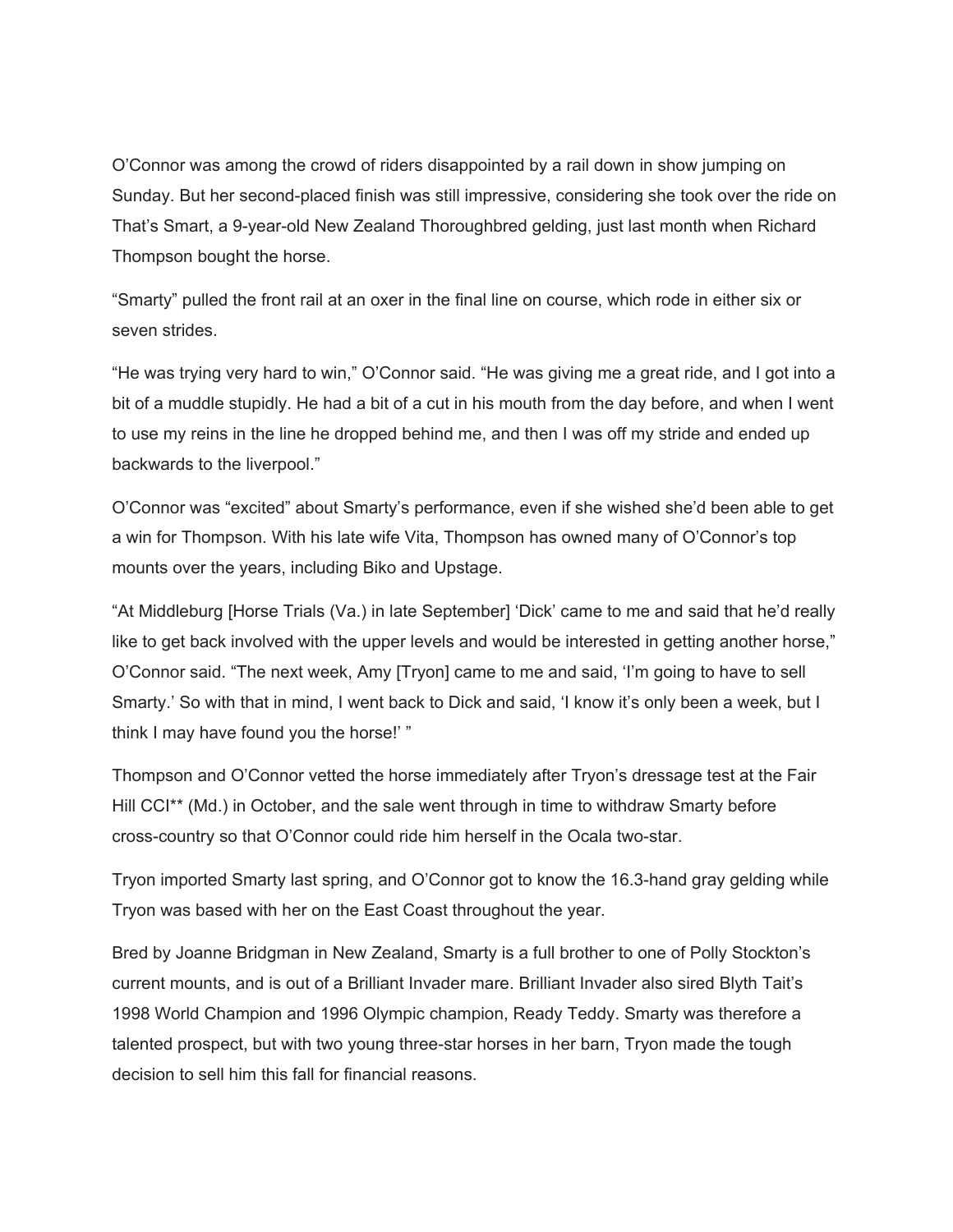O'Connor said she received an ecstatic voicemail from New Zealand when Bridgman learned she'd gotten the ride on Smarty. She also kept in touch with Tryon over the weekend.

"Amy's really excited about it, and she knows Dick really well, so it's a happy story for everybody," she said.

"There's no question that he's a really special horse," O'Connor continued. "He has ability, but more than just ability, he has rideability. He's a real gentleman. He allows you to ask anything you want of him, and he's more than happy to oblige."

Spectators at Ocala were also surprised and pleased to see O'Connor's Olympic mount, Mandiba, stretching his legs around the preliminary course. They placed third in the open division.

"He's had a great holiday, so he's a little fat right now," she said, laughing. "But he got off the island for the weekend. I took some time faults on the cross-country, but he jumped it beautifully. You can just call me a granny. It's a little early in the 2009 season, since it's not even 2009 yet, to put my foot down and ask him to go galloping around, even if it's only at preliminary speed. But he enjoyed it."

And, a special treat for Theodore O'Connor devotees, Karen also competed "Teddy's" full sister, Louisianna Catahoula, in the novice division for owner and breeder P. Wynn Norman.

"She's much smaller than Teddy," O'Connor said of the bay mare. "But it's uncanny how similar some of their mannerisms are. I'm quite realistic about her size and what we would inevitably ask of her, but she's a really nice little horse and I'll be happy to run her in some more novices this winter."

## **All Locked Up**

Jessica Schultz led the CCI\* from start to finish with her 6-year-old off-the-track Thoroughbred Lock N' Load, adding just one rail in show jumping to their dressage score of 41.1.

Schultz, 23, gallops race horses for Dogwood Stable in Aiken, S.C., in the mornings, so when she found the young gelding near Boston three years ago, she didn't hesitate to buy him without even trying him under saddle.